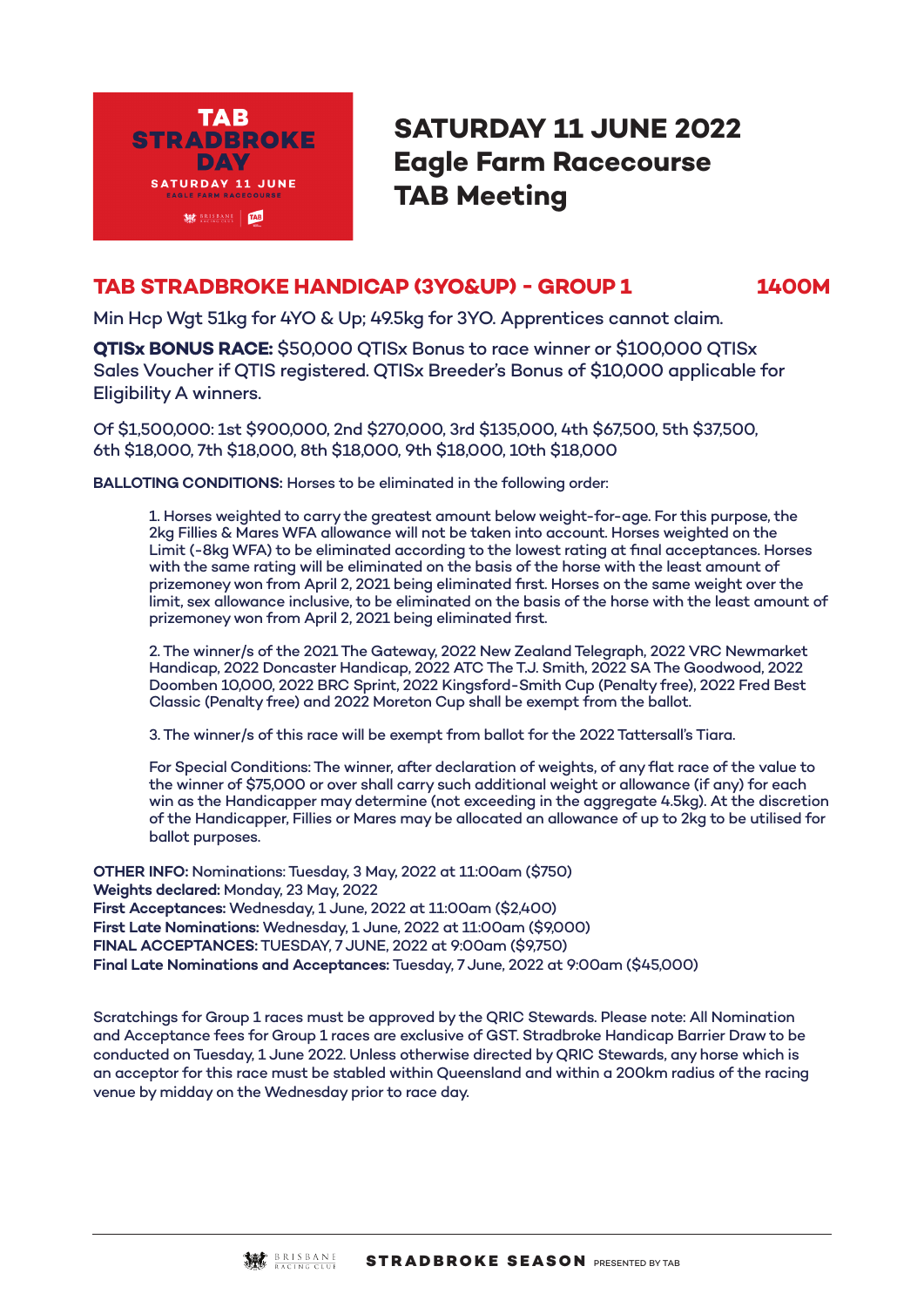# **J.J. ATKINS (2YO) - GROUP 1 1600M**

**Set Weights:** Colts & Geldings 57kg; Fillies 55kg. Apprentices cannot claim.

**QTISx BONUS RACE:** \$50,000 QTISx Bonus to race winner or \$100,000 QTISx Sales Voucher if QTIS registered. QTISx Breeder's Bonus of \$10,000 applicable for Eligibility A winners.

Of \$1,000,000: 1st \$600,000, 2nd \$180,000, 3rd \$90,000, 4th \$45,000, 5th \$25,000, 6th \$12,000, 7th \$12,000, 8th \$12,000, 9th \$12,000, 10th \$12,000

**BALLOTING CONDITIONS:** In the event of a ballot being required, the horses having won the least amount of prizemoney shall be eliminated first. Horses with the same prizemoney shall be balloted by lot. The winner/s of the 2022 Manawatu Sires' Produce Stakes, BRC Champagne Classic and BRC Sires' Produce shall be exempt from ballot.

**OTHER INFO:** Nominations: Tuesday, 3 May, 2022 at 11:00am (\$500) **Weights declared:** Monday, 30 May, 2022 **First Acceptances:** Wednesday, 1 June, 2022 at 11:00am (\$1,600) **First Late Nominations:** Wednesday, 1 June, 2022 at 11:00am (\$6,000) **FINAL ACCEPTANCES:** TUESDAY, 7 JUNE, 2022 at 9:00am (\$8,000) **Final Late Nominations and Acceptances:** Tuesday, 7 June, 2022 at 9:00am (\$25,500)

Scratchings for Group 1 races must be approved by the QRIC Stewards. Please note: All Nomination and Acceptance fees for Group 1 races are exclusive of GST. Unless otherwise directed by QRIC Stewards, any horse which is an acceptor for this race must be stabled within Queensland and within a 200km radius of the racing venue by midday on the Wednesday prior to race day.

### **SKY RACING THE Q22 (WFA) - GROUP 2 2200M**

**Registered Name:** P J O'Shea Stakes. Apprentices cannot claim.

**QTISx BONUS RACE:** \$10,000 QTISx Bonus to race winner or \$20,000 QTISx Sales Voucher if QTIS registered. QTISx Breeder's Bonus of \$5,000 applicable for Eligibility A winners.

Of \$1,200,000: 1st \$720,000, 2nd \$216,000, 3rd \$108,000, 4th \$54,000, 5th \$30,000, 6th \$14,400, 7th \$14,400, 8th \$14,400, 9th \$14,400, 10th \$14,400

**BALLOTING CONDITIONS:** In the event of a ballot being required, horses with the lowest rating will be eliminated first. Horses on equal rating will be balloted by average prizemoney from 01/08/2020 with the lowest eliminated first. 3YO's may have their rating increased for ballot purposes at the discretion of the Handicapper. The winner/s of the 2022 Queensland Guineas, Doomben Cup, Queensland Derby, Lord Mayor's Cup and Queensland Oaks shall be exempt from ballot.

**OTHER INFO:** Nominations: Tuesday, 3 May, 2022 at 11:00am (\$600) **Weights declared:** Monday, 30 May, 2022 **First Acceptances:** Wednesday, 1 June, 2022 at 11:00am (\$1,920) **First Late Nominations:** Wednesday, 1 June, 2022 at 11:00am (\$7,200) **FINAL ACCEPTANCES:** TUESDAY, 7 JUNE, 2022 at 9:00am (\$7,800) **Final Late Nominations and Acceptances:** Tuesday, 7 June, 2022 at 9:00am (\$36,000).

Please note: All Nomination and Acceptance fees for this race are exclusive of GST. Unless otherwise directed by QRIC Stewards, any horse which is an acceptor for this race must be stabled within Queensland and within a 200km radius of the racing venue by midday on the Wednesday prior to race day.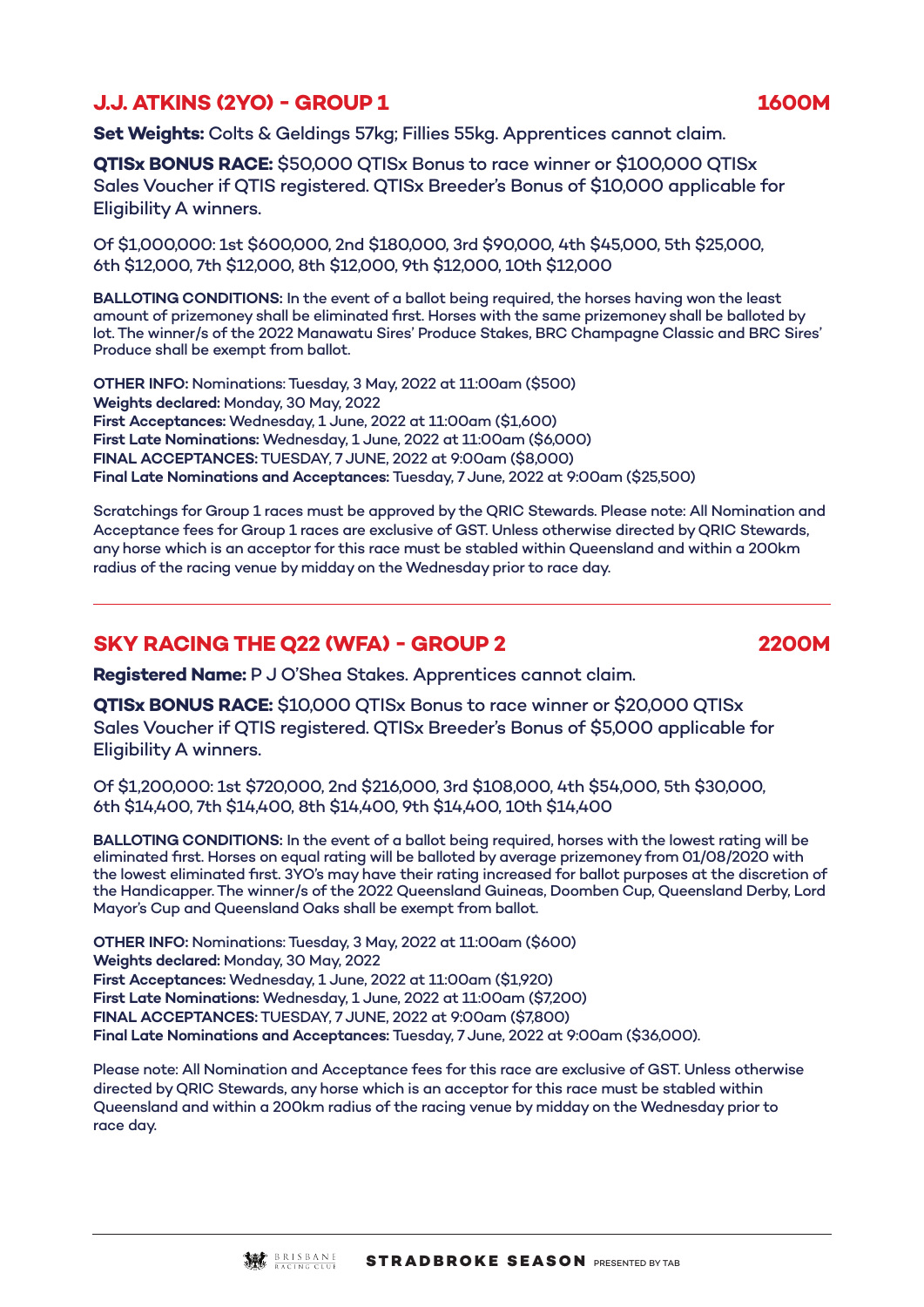# **BRISBANE CUP - GROUP 2 3200M**

**Quality Handicap:** Max Hcp Wgt 60kg; Min Hcp Wgt 53kg. Apprentices cannot claim.

**QTISx BONUS RACE:** \$10,000 QTISx Bonus to race winner or \$20,000 QTISx Sales Voucher if QTIS registered. QTISx Breeder's Bonus of \$5,000 applicable for Eligibility A winners.

Of \$400,000: 1st \$232,000, 2nd \$74,000, 3rd \$38,000, 4th \$20,000, 5th \$11,000, 6th \$5,000, 7th \$5,000, 8th \$5,000, 9th \$5,000, 10th \$5,000

Feature Race Acceptance Fee \$2400(not including GST)

# **MAGIC MILLIONS DANE RIPPER STAKES 1300M (FILLIES & MARES) (3YO&UP) - GROUP 2**

**Set Weights & Penalties:** 4YO & Up 55.5kg; 3YO 54kg. Apprentices cannot claim.

**QTISx BONUS RACE:** \$10,000 QTISx Bonus to race winner or \$20,000 QTISx Sales Voucher if QTIS registered. QTISx Breeder's Bonus of \$5,000 applicable for Eligibility A winners.

Of \$200,000: 1st \$116,000, 2nd \$37,000, 3rd \$18,000, 4th \$9,750, 5th \$5,500, 6th \$2,750, 7th \$2,750, 8th \$2,750, 9th \$2,750, 10th \$2,750

Feature Race Acceptance Fee \$1200(not including GST)

**PENALTIES** Applicable from August 1, 2020:

- 1. The winner of a Listed race (incl. R.L.) to carry an additional 0.5kg; more than one 1kg;
- 2. The winner of a Group 3 race to carry an additional 1kg; more than one 1.5kg;

3. The winner of a Group 2 race to carry an additional 2kg; more than one 2.5kg;

4. The winner of a Group 1 race to carry an additional 4kg; more than one 4.5kg.

Penalties are not cumulative.

**BALLOTING CONDITIONS:** In the event of a ballot being required, the horses shall be eliminated in the following order:

1. Horses which have received no weight penalty shall be eliminated by rating with the lowest rating first and horses with equal rating shall be balloted by lot. 2. Horses which have received the lowest weight penalty, and so on upwards until the field limit is reached.

3. Horses in the same weight penalty category shall be eliminated by rating with the lowest rating first and horses with equal rating shall be balloted by lot.

The winner/s of this race will be exempt from ballot for the 2022 Tattersall's Tiara.

#### **GUNSYND CLASSIC (3YO) - GROUP 3 1600M**

**Set Weights:** Colts & Geldings 57kg; Fillies 55kg. Apprentices cannot claim.

**QTISx BONUS RACE:** \$10,000 QTISx Bonus to race winner or \$20,000 QTISx Sales Voucher if QTIS registered. QTISx Breeder's Bonus of \$5,000 applicable for Eligibility A winners.

Of \$200,000: 1st \$116,000, 2nd \$37,000, 3rd \$18,000, 4th \$9,750, 5th \$5,500, 6th \$2,750, 7th \$2,750, 8th \$2,750, 9th \$2,750, 10th \$2,750

Feature Race Acceptance Fee \$1200(not including GST)

**BALLOTING CONDITIONS:** In the event of a ballot being required, the horses having won the least amount of prizemoney shall be eliminated first. Horses with the same prizemoney shall be balloted by lot.